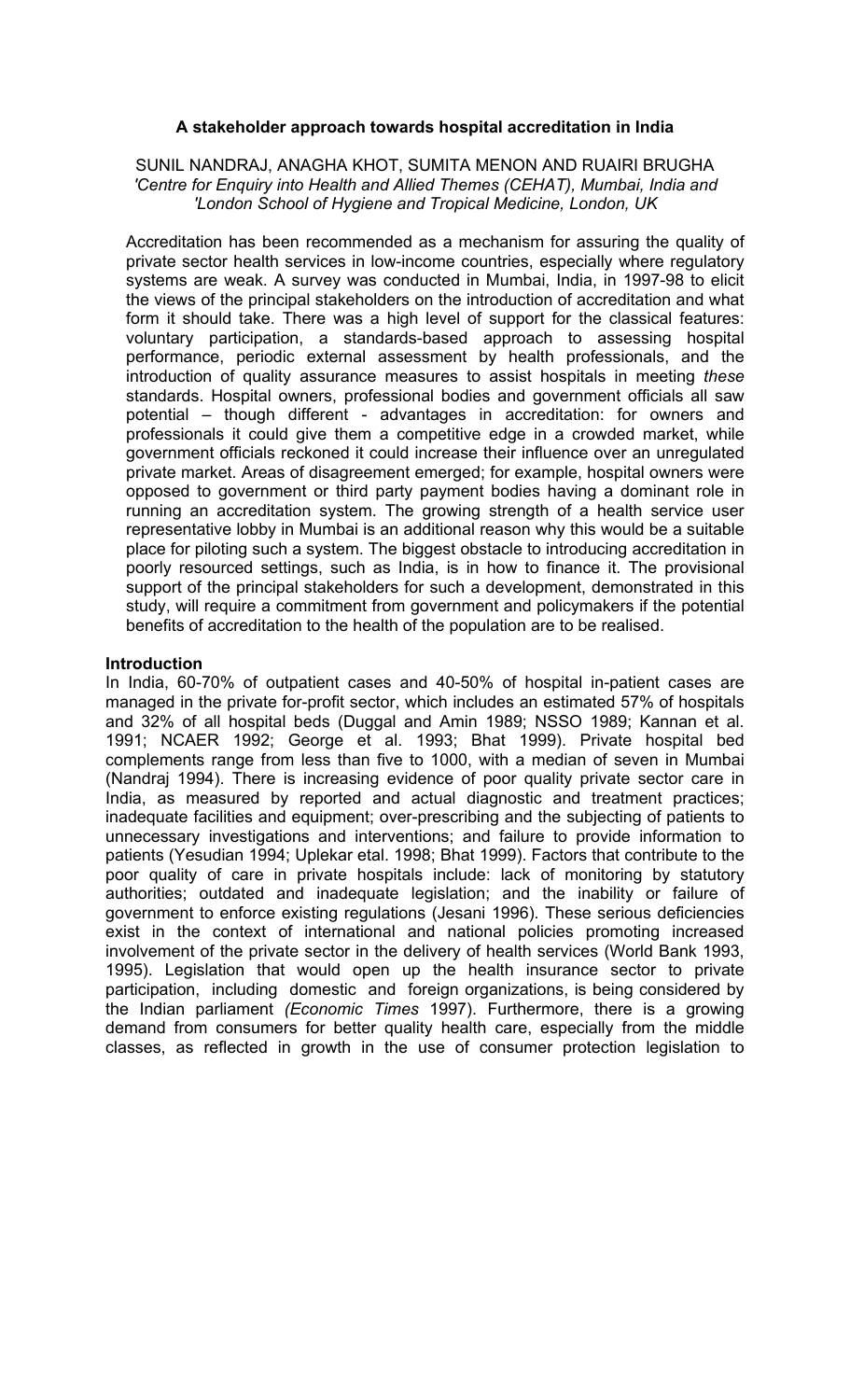substitute for the inadequacies of the existing health care regulatory system (Bhat 1996). In this context, there is a need to explore the potential of other mechanisms for ensuring safe, high quality health care.

Accreditation has its origins in the United States in the early 20th century, where it developed as a mechanism for medical profession to improve the quality of clinical practice in hospitals, so as to maintain professional standard provide a safe and suitable environment for training practice (Scrivens 1995 a, b). The aim was educational, rather then regulatory, but was also partly to protect the status and independence of the profession through ensuring that the state would have no cause for intervening to prevent harm being done to patients. From an early stage the focus began to widen from monitoring standards of practice to the need improve health outcomes (Stephenson 1981). Scrivens (1996) has defined accreditation as 'the procedure by which an authoritative body gives formal recognition that a body or a person is competent to carry out specific tasks'. It is concerned with 'assessing quality of organizational processes and performance using agreed upon standards, compliance with which is assessed by surveyors' (Scrivens 1995a). Lewis (1984) defines accreditation as the awarding of 'professional and national recognition to facilities that provide high quality of care. It is implicit that the particular health facility has voluntarily sought to be measured against high professional standards and is in substantial compliance with them.'

In accreditation systems, standards are clearly defined, compliance is assessed by intermittent external review by health professionals, accreditation is awarded for a time limited period, and health professionals usually have a dominant position in the accrediting bodies. The evolution of accreditation systems in different countries has been determined by the characteristics and level of development of their health services (WHO 1993). The longest experience of them is found in high-income countries, such as the United States, which have strong central controls and sophisticated health care systems. In these settings, accreditation systems have evolved from relying on simple structural and process indicators of safety and good practice towards setting standards that are based on health care outcomes (Scrivens 1995b). Despite the widespread interest in exploring the potential of accreditation for promoting quality health care in low-income countries with weak regulatory systems (World Bank 1997; Brugha and Zwi 1998), there is little published guidance on how this can be done. This paper reports a study conducted in Mumbai city, from August 1997 to June 1998, which surveyed the various stakeholders as to their willingness to participate in an accreditation system, which stakeholders else should be involved, how such a system should function, and the dimensions of quality it should monitor. The aim was to determine levels of interest and the acceptability of accreditation to the interested groups in urban India, and to provide guidance to policymakers.

## **Study design and methods**

A sampling frame of 1157 private hospitals was constructed from lists obtained from the municipal authorities, professional associations and telephone directories. In many cases, information was not available on hospital characteristics such as bed number. Structured questionnaires were posted to all the hospital owners/administrators and responses were received from 94, an 8% response rate. With the questionnaires was a covering letter that defined and explained the main features of accreditation. A sub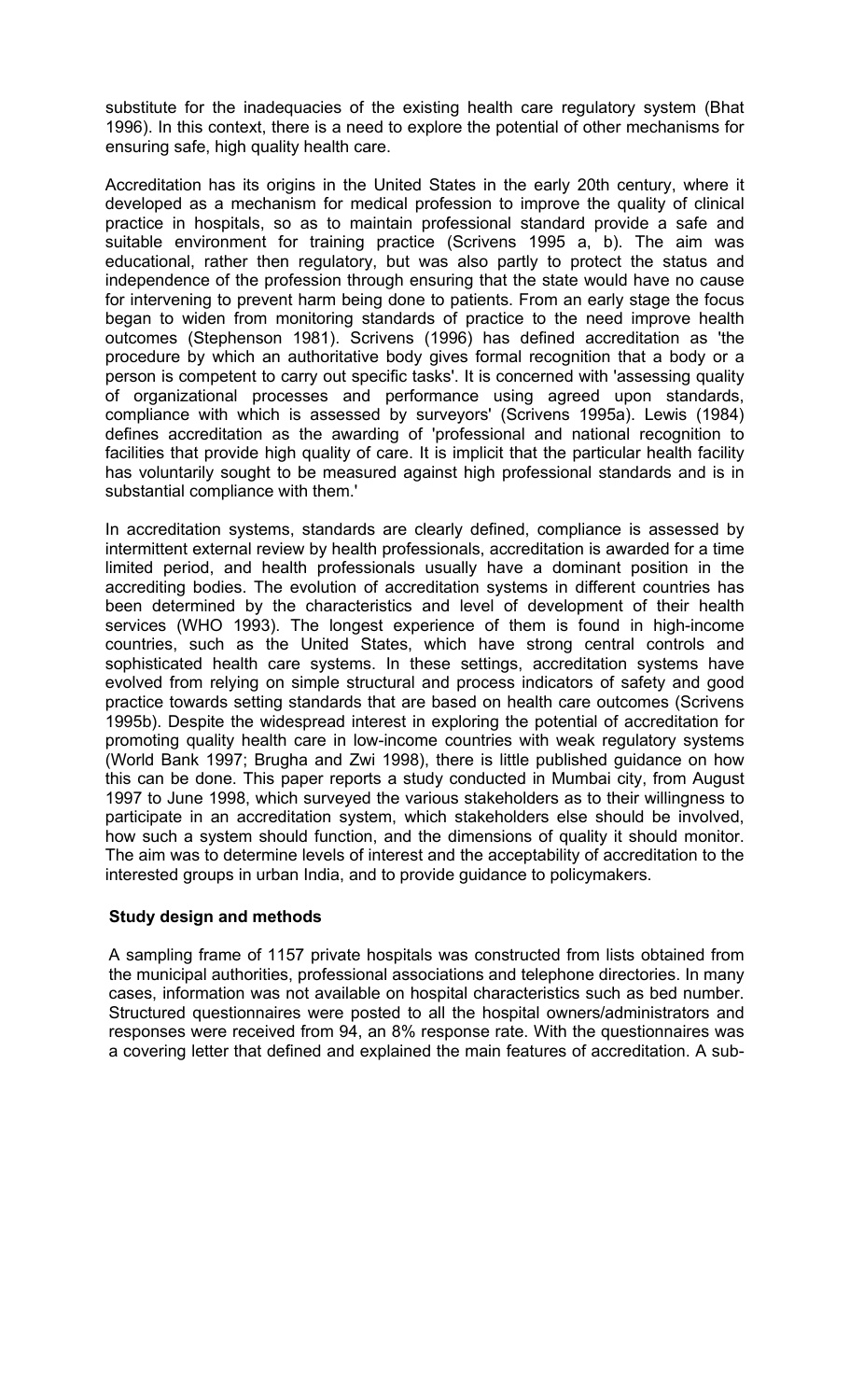sample of 25 non-responding hospitals was purposively selected to represent a broad geographical distribution, ownership and range of hospital size. The selection of the 25 hospitals was from the 725 hospitals where data on the number of beds were available. Nineteen (76%) of their owners/administrators agreed to a semi-structured face-to-face interview. The questionnaire included questions with closed response answer sets (the same as used in the postal survey), which allowed multiple responses, and open response questions to gain insight into the reasons for, and conditions attached to, respondents' views on accreditation. The face-to-face interview was also to determine if those who did and did not respond to the postal survey had similar opinions.

The office bearers (president or secretary) of eight professional associations (including five specialties of medicine), two professional representative associations and one association representing the interests of hospital owners agreed to face-to-face interviews. Before the interview, a copy of the semi-structured questionnaire was posted to each so that it could be considered within their associations. Similar interviews were conducted with the presidents of two of the three consumer organizations working on health issues in Mumbai, the third being excluded, as its president was a consultant to the study. Six government officials with responsibility for public health and/or private hospitals, three each at the municipal and state levels, were interviewed. One official from each of two insurance companies with health insurance schemes, a multi-national bank and a government financial institution offering loans for hospital owners, were also interviewed. Frequency tables and cross tabulations were computed from the quantitative data, and qualitative data were analyzed by content analysis of key issues. Two workshops involving representatives of the above stakeholders were held, the first during the period of data collection and the other on completion of the draft study report. These explored, in greater depth, issues addressed in the interviews and, in addition, how to finance and develop an accreditation system. Detailed minutes of the proceedings of the workshops were recorded.

# **Results**

## **Existing mechanisms for promoting quality of care and willingness to consider accreditation**

There was consensus among consumer organizations, government, insurance and financial companies about the poor quality of care and lack of standards for private hospitals. One government official remarked: "In a suburb of Mumbai, my brother constructed a house and rented it to a doctor, who started a hospital in the flat which just consists of two bedrooms, one small hall and a kitchen. I cannot imagine what arrangements he will make." Apart from representatives of insurance and financial companies, who were unaware of legislation governing private hospitals, there was a high level of awareness of the 1949 Bombay Nursing Home Registration Act (BNHRA) and the 1984 Consumer Protection Act. Hospital owners (the term here includes administrators) and professional associations viewed the existing legislation as a hindrance to them and called for its re-examination. Government officials and consumer organizations perceived that the BNHRA was outdated and 'toothless' and that regulatory enforcement was of low priority and was not being carried out.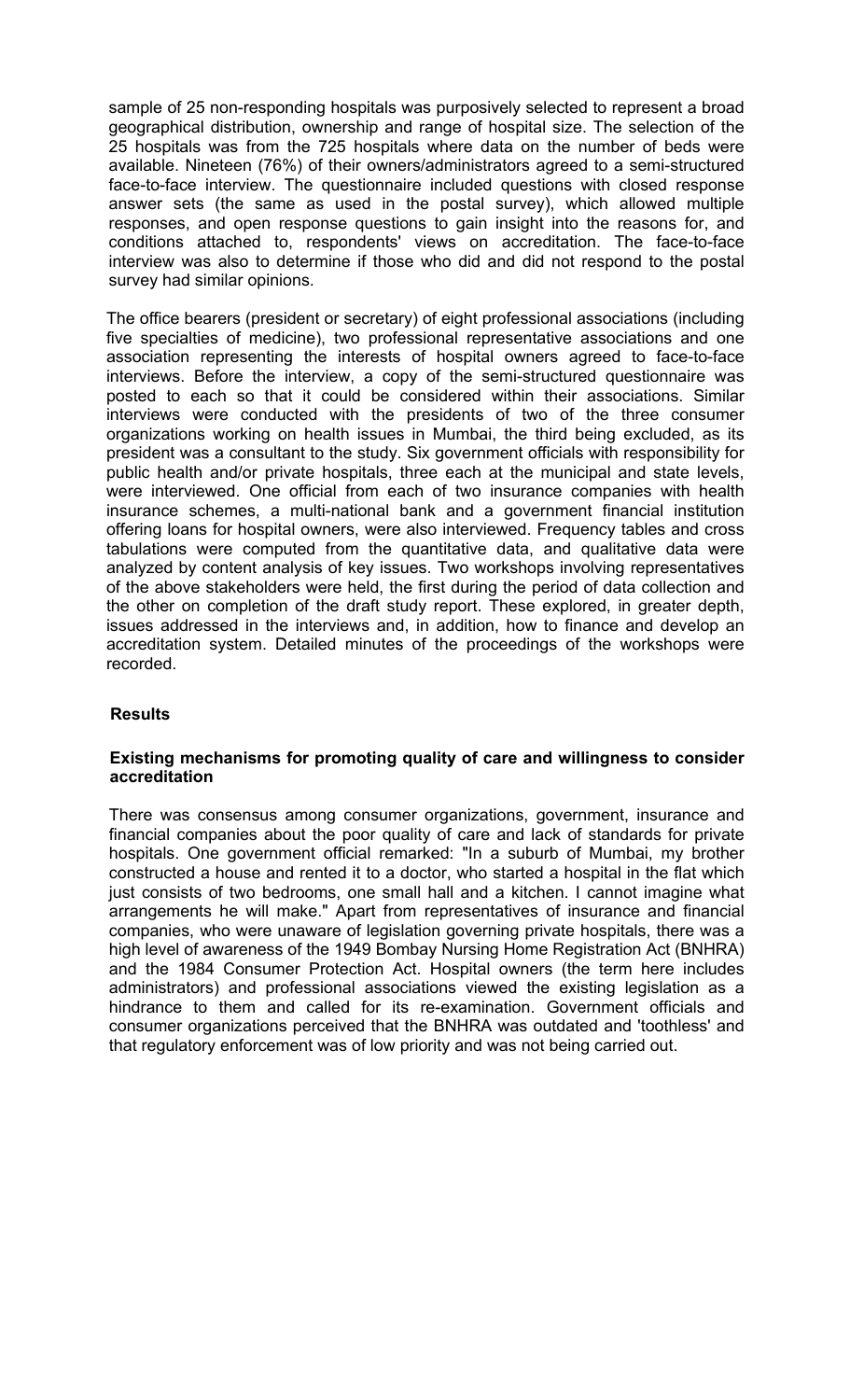Respondents were presented with a description of the key features and alternative models for an accreditation system; the covering letter explaining the features of accreditation, which was supplied with the postal questionnaire, was supplemented by explanations in the face-to-face interviews. Of those who responded, almost all hospital owners (83/94 in the postal survey and 16/19 in the administered survey) agreed on the need for accreditation; most (74/94 and 14/19) indicated their willingness to participate in such a system. There were no significant differences in responses among the total sample of owners by hospital size, which had the following distribution: up to 10 beds (42/94 in the postal survey and 4/19 in the administered survey), 11 to 25 beds (38/94 and 3/19), and more than 25 beds (11/94 and 12/19). There were no data available on bed number from four hospitals (three in the postal survey and one in the face-to-face interview). Hospital owners reckoned that accreditation could be a useful marketing tool: it would "help differentiate between average, good and excellent hospitals", "weed out bad hospitals" and "doctors would be on their toes to provide good treatment". However, some raised doubts about whether smaller hospitals would be able to afford the cost of upgrading standards. When it came to considering their willingness to participate in an accreditation system, some of the hospital owners said that this would be conditional on: participation being voluntary, health professionals being represented on the accrediting body, the system being financed by the Municipal Corporation or government, and on participation not being be a 'headache' for them.

All of the professional associations, government officials and consumer organizations agreed on the need for accreditation and indicated a willingness to participate. Among the financing bodies, three of four agreed on the need but none indicated willingness to participate. Consumer organizations felt that the manner of its implementation would determine if accreditation would benefit patients. Government officials were of the view that it was an opportune time to consider such a system, that it would make it easier for government to exert control over private hospitals, and that it would be helpful if an outside party initiated the process. Despite their initial lack of interest, one financial company commented that a hospital rating system would make it easier for the company to determine whether or not to provide loans. The general support and willingness of stakeholders to participate in the design and establishment of an accreditation system for Mumbai city was evident in the formation of an adhoc committee (subsequently named the Forum for Health Care Standards) at the end of the first workshop on February 8, 1998. This committee has continued to meet each month since February *1998* to develop standards for private hospitals, and to consider issues concerning grading, method and period of assessment, and how to finance an accreditation system.

# **Composition and scope of an accreditation system**

The majority of stakeholders agreed that representatives of hospital owners and professional associations should be involved and play a leading role in the formation of an accreditation system (Table 1); and most stakeholders, except owners, agreed that consumer organizations should also be involved. Generally, only government and consumer organizations wanted the government to be involved, believing it would lend credibility to the system. Many hospital owners opposed this due to a fear that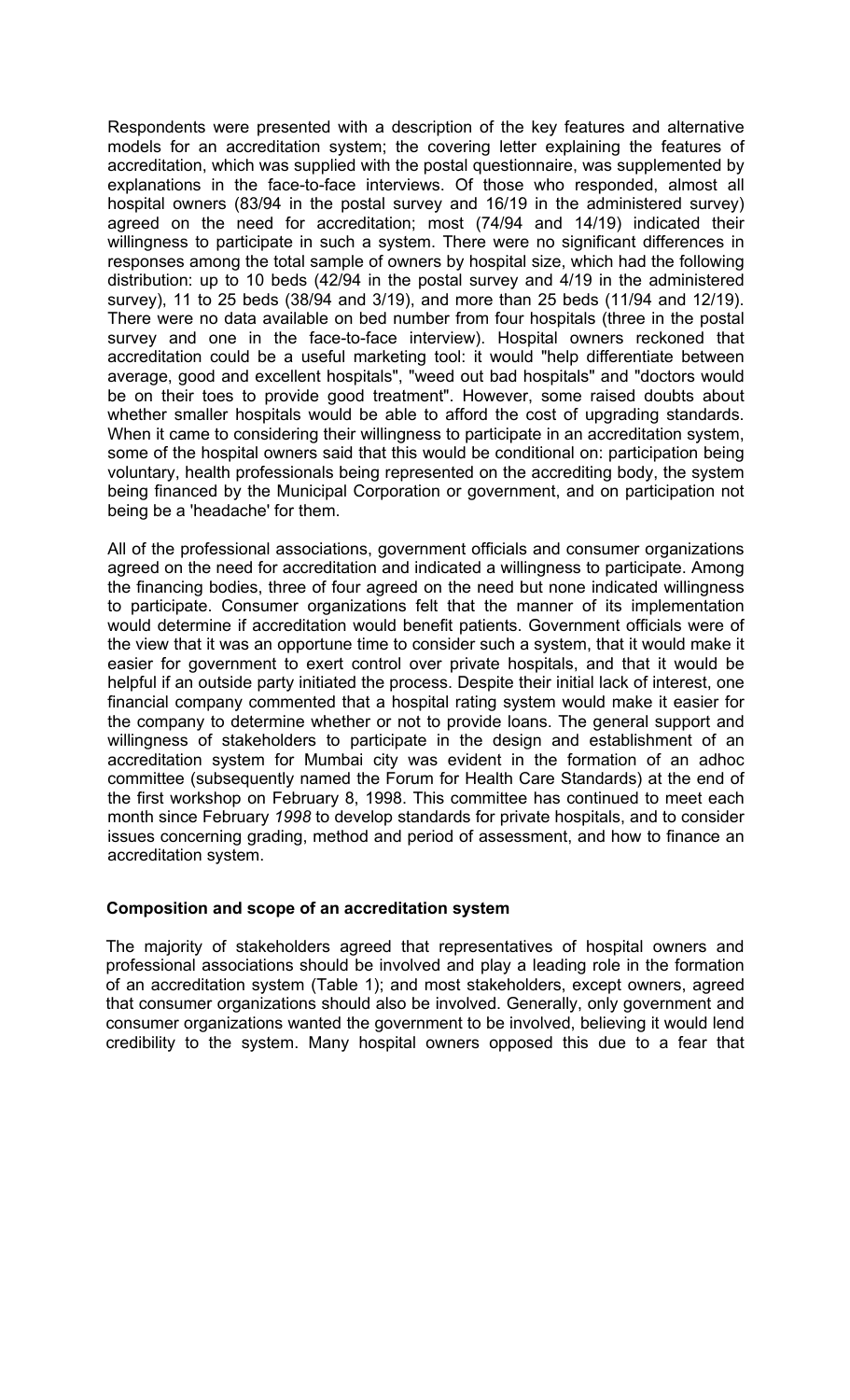government involvement would result in unnecessary bureaucratization; they believed that government was out of touch with the economic practicalities of providing care in private hospitals. Most stakeholders believed that financing companies should not be involved, as they were likely to create obstacles, think only in terms of business and look after their own interests. Some owners feared that these companies would start dictating terms and promote corruption and favoritism. The majority of each category of stakeholder, except financing companies, saw a major role for themselves in the running of an accreditation system. A typical comment from hospital owners was that they themselves were "the most motivated to make result-oriented efforts as we know the practical realities, the problems faced and the plausible solutions in the existing context." Almost all hospital owners (17/19) and government officials (4/6) and all other stakeholders wanted the accreditation system to also cover government hospitals, as this would ensure a level playing field and quality of service to the people. The general opinion was that, as public hospitals are financed by taxpayers' money, they should be accountable.

# **Role of accreditation and dimensions of quality**

There was consensus among stakeholders, when presented with the different roles that an accreditation system can play, that in Mumbai such a system should assess hospitals for compliance to set standards, and provide assistance to them in upgrading their standards and in providing continuous quality assurance (Table 2). Most suggested that hospitals that do not comply with minimum standards need to be assisted to achieve these through a process of consultation, education and training. There was a lack of consensus about whether to incorporate patient redressal procedures within an accreditation system. Some of the hospital owners and professional associations favoured their incorporation, suggesting that they would solve problems and misunderstandings between doctors and patients, thereby reducing litigation. Others felt that mixing the two roles would lead to unnecessary confusion. The majority of stakeholders did not favour an accreditation system playing a punitive role, which should remain a government function.

There was a high level of consensus that assuring quality health care should be the prime focus of an accreditation system, through monitoring various indicators of quality, including consumer satisfaction (Table 3). Hospital owners believed that the existence of agreed standards would provide both protection from lawsuits by patients and their relatives, and useful guidelines for providing better medical care. Only government officials were generally in favour of monitoring the number of hospitals and beds in a geographical area. All stakeholders, except hospital owners and professional associations, wanted professional fees and hospital charges to be monitored. Those not in favour of this considered fee-setting to be a personal matter between the doctor and patient; they believed the level of user charges should depend on the professional skill, investment, seniority and experience of the doctor.

## **Functioning of an accreditation system**

Respondents were asked if the assessment of hospitals should be as 'good or bad', i.e. assessing if they had reached a minimum standard, on a graded scale (below minimum, minimum, optimum, excellent), or by some other method. The majority of each category of stakeholder, including all 19-hospital owners interviewed face-to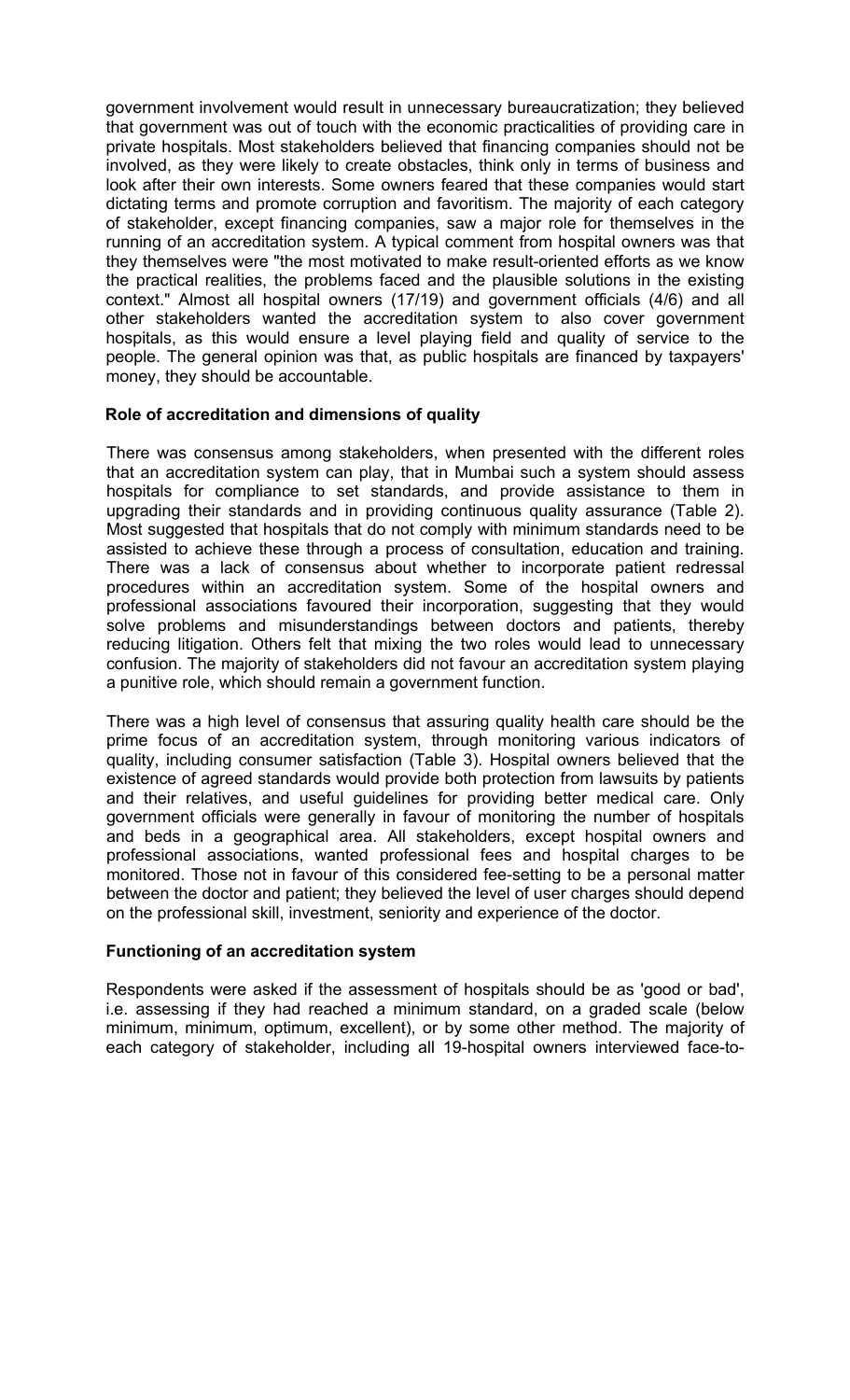face, wanted hospitals to be rated on a graded scale (Table 4). Those hospital owners, professional associations and consumer organizations in favour of graded standards believed that they would inform patients about the level of quality they could expect from a specific hospital. People would be able to choose where to go for a particular kind of treatment, being assured of the standard of care they could expect to receive. Hospitals would also gain because competition, based on informed consumer choice, would encourage them to maintain standards. Most stakeholders favoured selfassessment by the participating hospital, followed by external assessment; although professional associations and government officials were evenly divided on this point (Table 4). Some respondents indicated the need for mechanisms for reconsidering assessment findings. They viewed this as essential, given the constructive purpose and nature of the accreditation process, which emphasizes assistance to and voluntary participation by health care providers. Most stakeholders wanted assessment findings to be disclosed to any individual or body, on demand. The exceptions were hospital owners and professional associations who generally believed that disclosure should only be made to participating hospitals. There was no consensus as to what should be the periodicity of assessment.

Almost all stakeholders responded that the accrediting body should operate on a nonprofit basis, and most that it should be independent and autonomous of any authority. However, government officials, consumer organizations and financing companies also wanted the system to be underpinned by legislation. One government official commented: "society is not mature enough to take on such responsibility on its own. If there were no legislation, there would be no enforcement". There were divergent responses from hospital owners to the question on legislation in the postal and faceto-face interviews, the latter favouring legislative underpinning. The issue of how to finance an accreditation system was addressed in one of the workshops: one suggestion was that the stakeholders involved in the initiation of the system could contribute towards setting it up; another was that payment towards its running costs should be made by the participating hospitals. Most agreed that, in the long term, an accreditation system should aim for self-sustainability.

## **Discussion and conclusions**

The private health sector in urban India provides the bulk of in-patient and outpatient care, as well as primary care; public health goals will not be achieved if the quality and safety of its services are not assured. There is a general consensus that existing; mainly regulatory mechanisms are generally ineffective (Yesudian 1994; Bhat 1996; Nandraj and Duggal 1996; Bhat 1999), a view shared by the broad range of stakeholders, including government officials, in this study. The study introduced the concept of accreditation to them. The survey did not assess their prior knowledge and ideas about accreditation - it being a novel concept to India and one, which we assumed, was unfamiliar to them. Therefore they were presented with the key features in a covering letter and alternative options were included in the structured questionnaire. In some cases, it required considerable explanation and clarification of issues in the face-to-face interviews. The use of closed response sets of answers, including the option of

'other', enabled them to indicate their preferences for what form it should take in Mumbai. In general, there was a high level of support for the classical features of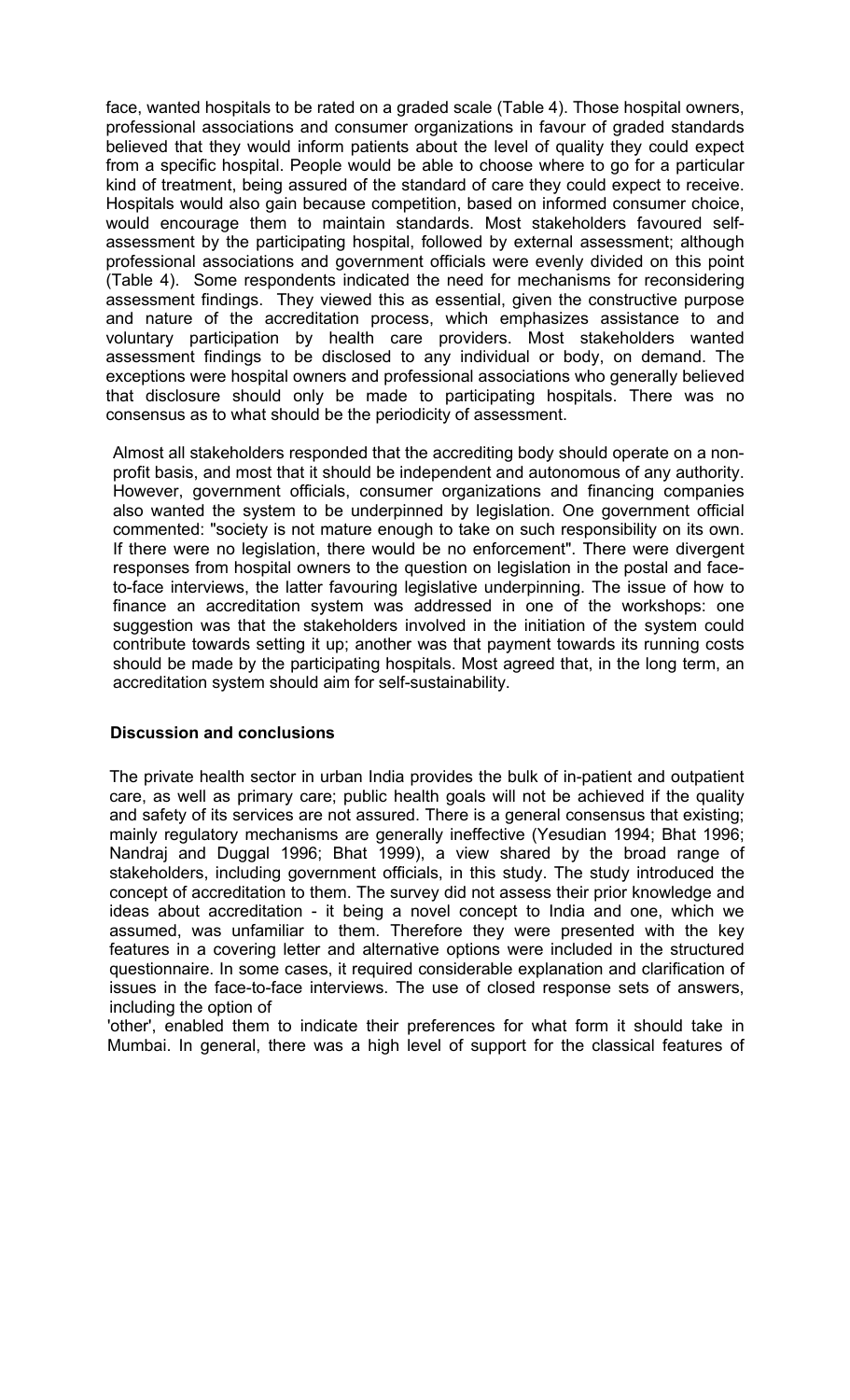accreditation: voluntary participation, periodic external assessment by health professionals, the introduction of quality assurance measures and the provision of assistance to hospitals to meet these standards. Preference for a graded rather than a minimum standards-based approach to assessing hospital

performance, the latter being a commonly used approach in many developing countries, may have reflected a fear among hospital owners of the consequences of not reaching the minimum standard.

Suggestion bias and the desire to agree and please interviewers, can contribute to a high level of positive responses to questions which respondents have had little opportunity to consider. However, the provision of alternative approaches enabled them to identify the features they were most comfortable with. Responses showed disagreement among the different categories of stakeholder regarding who should be involved in running an accreditation system, whether the level of patient fees and the distribution of hospitals should be monitored, who should have access to hospitalspecific information obtained through assessment visits, whether to incorporate patients' grievance procedures, and on the use of legislation to underpin an accreditation system. Where there was disagreement, the responses of different categories of stakeholder were plausible. For example, hospital owners/administrators and medical professional representatives had misgivings about the involvement of government and insurance and financial companies, who they feared might misuse such a system. These divergent opinions support the belief that most respondents had an adequate understanding of the basic features and principles of an accreditation system. Along with this, the open-response

questions, and subsequently the workshops, allowed stakeholders to raise concerns and indicate the conditionality of their responses; for example, hospital owners had concerns regarding the cost implications for smaller hospitals in trying to achieve standards.

Responses showed the potentially conflicting advantages which the different stakeholders perceived accreditation would provide them: government officials viewed it as a mechanism to impose controls on private hospitals which could not be achieved through regulation, hospital owners perceived it as a tool which would give them a competitive advantage in the crowded terrain of health service provision, financing bodies saw it as a mechanism to control costs and

increase their level of security in providing loans. Although responses to the questionnaire provided only initial stakeholder responses, the plausibility of responses and additional comments adds weight to the conclusion that these were valid indicators of stakeholder positions.

One serious problem was that of non-response bias among the hospital owners/administrators, with only an 8% response rate to the postal questionnaire. Support for the belief that this did not seriously bias the results was that substantially similar responses were elicited in the follow-up face-to-face interview of a similar group of 19 initial non-responders, where there was a response rate of 76%. A notable difference was in the responses on accompanying legislation (Table 4), suggesting that the face-to-face interview may have clarified or provided reassurance as to the implications of legislative support. Respondents, including those in the postal survey and face-to-face interview, also had a similar hospital size profile to the citywide estimate (Nandraj 1994). Another issue is that of the reliability of responses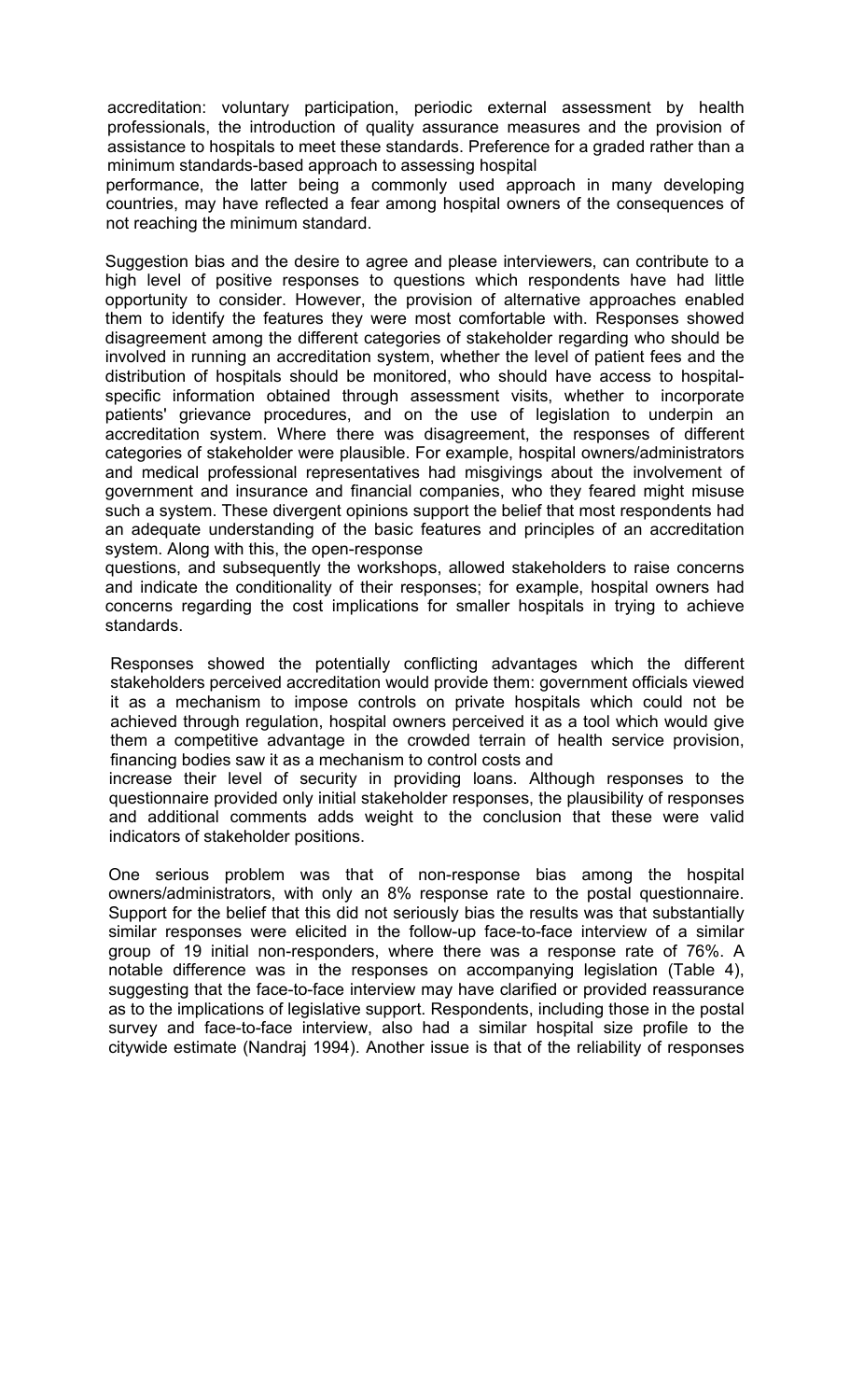from representatives of stakeholder organizations and bodies, i.e. whether their views reliably represented organizational positions. As organizations would not have explicit policy positions on what is (in the Indian context) a relatively novel concept, and because respondents such as professional body office-holders are in temporary elected positions, their responses were inevitably provisional. However, the aim of the study was only to provide initial information on likely organizational positions and concerns, as a first stage in identifying how to proceed. Participation from the range of stakeholders at two workshops, and the formation and regular convening of a representative committee to consider contentious and difficult issues in greater detail, suggests a commitment to the process and their initial responses.

There is considerable interest internationally in the potential and future direction of accreditation (see for example. *International Journal for Quality in Health Care* 1998, volume 10). However, most of the attention has been on high-income countries with sophisticated health services with strong central controls. Much of the debate on accreditation has been around the limitations of the classical, organizational structural and process measurement approaches to assessing quality (Schyve 1995), on the need to consider more sophisticated approaches such as 'continuous quality improvement' (CQI) and on the need to shift the focus to client/patient centred care processes and outcomes (Collopy 1995; Heidemann 1995; Scrivens 1995a, 1998). However, outcome monitoring requires well-developed management information systems and is unlikely to be feasible in resource-poor settings where patient record and information systems are rudimentary or non-existent. Within this debate on the need

for more uniform approaches and indicators of quality, there is emerging recognition of the need for accreditation systems to be appropriate to the level of development of existing health services, national and local contexts, and priorities (Arce 1998; Schyve 1998).

In a country such as India, with a clearly dominant private sector and relatively weak central control over the bulk of health service delivery, there is a need to develop the accreditation process in a way that takes into account the different positions of various powerful interest groups. This study has initiated the process in a major urban centre, utilizing a bottom-up stakeholder-approach. The hypothesis underlying the study is that a process of consensus building that includes hospital owners/administrators and professional bodies, alongside government and consumer body representatives, has the best chance of charting the way forward towards a sustainable system. Top-down prescriptive approaches are unlikely to be acceptable where government capacity is limited, its financial commitment to health services has been relatively weak, and there exists a level of mutual distrust between the private sector and government, as was shown in this study from Mumbai. Obtaining the views and support of the majority of hospital owners was not considered essential at this early stage of the process; and the study did not attempt to achieve this. Participation of a small number of the more committed hospital owners - and the limited evidence is that they were broadly representative of the wider sampling frame - was secured through the surveys and workshops, and the subsequent establishment of the Forum for Health Care Standards to define such standards. Therefore, the study, as well as providing useful information to policy- makers, has helped to kick-start the process.

Existing evidence of the Indian context and health system, supported by the results of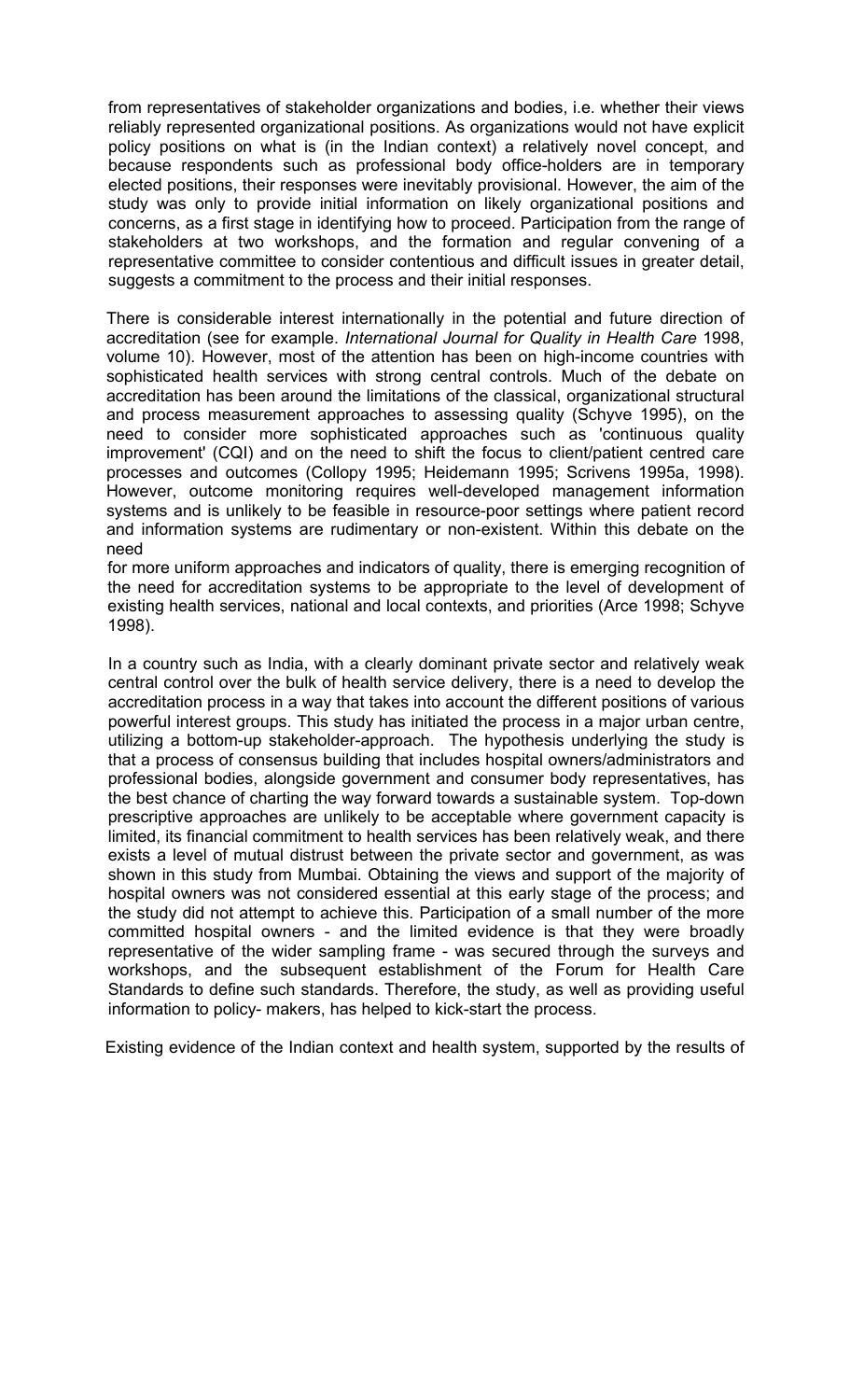this study, provides pointers to what form accreditation should take. Voluntary participation will be the cornerstone, in a context where government and third party payment organizations occupy relatively small segments of the health care purchasing market, and hence have little leverage over private providers. Only a non-punitive approach, whereby government does not attempt to utilize accreditation as a mechanism for implementing regulatory control, will be acceptable to the private health sector. It would also not be realistic for government to view accreditation as an alternative regulatory tool, as initially one would expect only the more committed and better performing hospitals to participate. Hospital owners and professional bodies need to be centrally involved in the setting of standards which are feasible within the resource constraints they face, and in the assessment of compliance with such standards. The willingness of the private sector to participate will also be contingent on the incorporation of quality assurance support mechanisms that will assist them to meet such standards. Sustainable commitment is only likely if participating hospitals foresee a future competitive advantage from their participation.

The growth in the importance of the consumer lobby, especially in Mumbai, means that there is potential to not only include a consumer quality of care perspective, but also to explore the potential of using accreditation status as a way of signaling service quality levels to potential users; thereby service user choice could be used to drive the accreditation process. An incentive to hospitals' participation would be if this signaling resulted in an increased share of the service user market. Insurance companies in India still have only a marginal role in financing the health care market. As this sector grows, their involvement and support for such a system will become more important.

Accreditation is no stand-alone panacea for the problems of poor quality, unsafe standards of care in urban India; nor is it an alternative to regulation, where weak governmental enforcement capacity exists. The biggest obstacle to overcome, with which the Mumbai Forum for Health Care Standards has begun to grapple, is how to finance and provide resources to such a system. The study results showed conflicting responses: some hospital owners indicated a willingness to participate if government financed the system, while others expressed reservations about government having a role in running the system; later, at the second workshop, participants recognized that participating hospitals would need to contribute to its running costs. The resource implications are considerable, whether external hospital assessment visits are conducted by full-time employed professionals or by using a larger panel of part-time volunteers, who would also need to be trained and recompensed (Bohigas et al. 1998). It is not conceivable, in a highly competitive health care market characterized by large numbers of small hospitals, that an accreditation system could be initiated and sustained without a financial as well as a policy commitment from government municipal, state and/or central. The transaction costs, both for hospitals and an accrediting body, will mean that an accreditation system should initially focus on involving larger hospitals that have the capacity to

comply and improve standards. This may well mean that smaller, poorer quality hospitals - many of which are hospitals in name only - will gradually be eliminated from the market; or, alternatively, they will survive through offering cheaper, poorer quality services to those who can afford no better. The implications of this for equitable access for the poor are what pertain anyway in parts of urban and much of rural India, where the poor use the informal sector.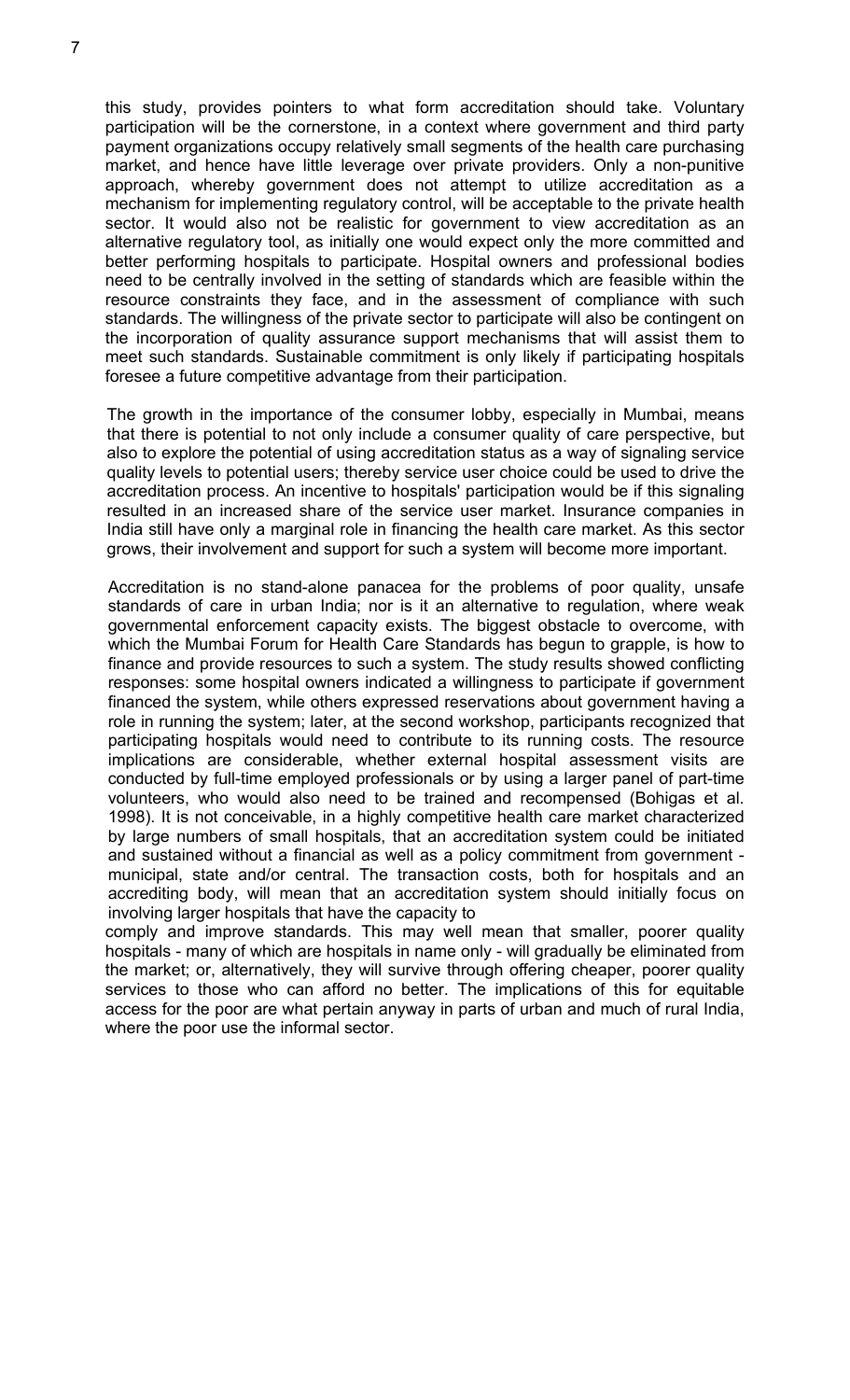In deciding what standards to set and measure, and how often, a pragmatic approach will be necessary, acknowledging the likely rudimentary nature of most hospital information systems and the transaction costs to participating hospitals (Huang 1995). Initially, standards could be based on simple structural and process indicators, for example facility assessments, the availability of evidence-based guidelines and protocols for key public health priority diseases and programmes; and the presence of trained staff who participate in regular continuing medical education programmes, etc. Dichotomous ratings, indicating whether a facility has achieved specified minimum standards, would probably be simpler to apply than a graded scale. Assessments that attempt to quantify quality levels are unlikely to be feasible in the initial stages. This approach might be considered as having poor validity for assessing quality in wellresourced countries with sophisticated health services, where clinical outcomes can be measured. However, in India simple structural and process indicators would provide a starting point. Lessons learned through pilot projects are needed before more widespread programmes are attempted.

It is likely that minimum criteria will need to be set before any facility would be considered for accreditation, such as minimum bed complement and bed: facility/space ratio. The sheer number of small facilities (e.g. hundreds of hospitals with less than 10 beds) would make such a project unmanageable; facilities with only a few beds and low patient turnover would be unlikely to be able to contribute financially to the cost of accreditation assessment visits in the long term. The cost of setting up and running an accreditation system is only one obstacle; the results of this study show that the principal actors are aware of the potential dangers as well as potential advantages for them. The use of stakeholder analysis tools (Brugha and Varvasovszky 2000; Varvasovszky and Brugha 2000), to promote a collaborative approach to charting out a policy direction which would take into account the concerns of the different interest groups, would increase the chances of success. The establishment of an inter-stakeholder forum to guide the process shows that the principal interest groups are favourable, the stakeholder approach is bearing fruit, Mumbai is fertile territory for such a project, and generalizable lessons could be learned.

#### **References**

Arce HE. 1998. Hospital accreditation as a means of achieving inter-national quality standards in health. *International Journal of Quality in Health Care 10:* 7-13.

Bhat R. 1996. Regulation of the private sector in India. *International Journal of Health Planning and Management* **11:** 253-74.

Bhat R. 1999, Characteristics of private medical practice in India: a provider perspective. *Health Policy and Planning* **14:** 26-37.

Bohigas L, Brooks T, Donahue T et al. 1998. A comparative analysis of surveyors from six hospital accreditation programmes and a consideration of the related management issues. *International Journal of Quality in Health Care* **10**: 7-13.

Brugha R, Zwi A. 1998. Improving the quality of privately provided public health care in low and middle income countries: challenges and strategies. *Health Policy and*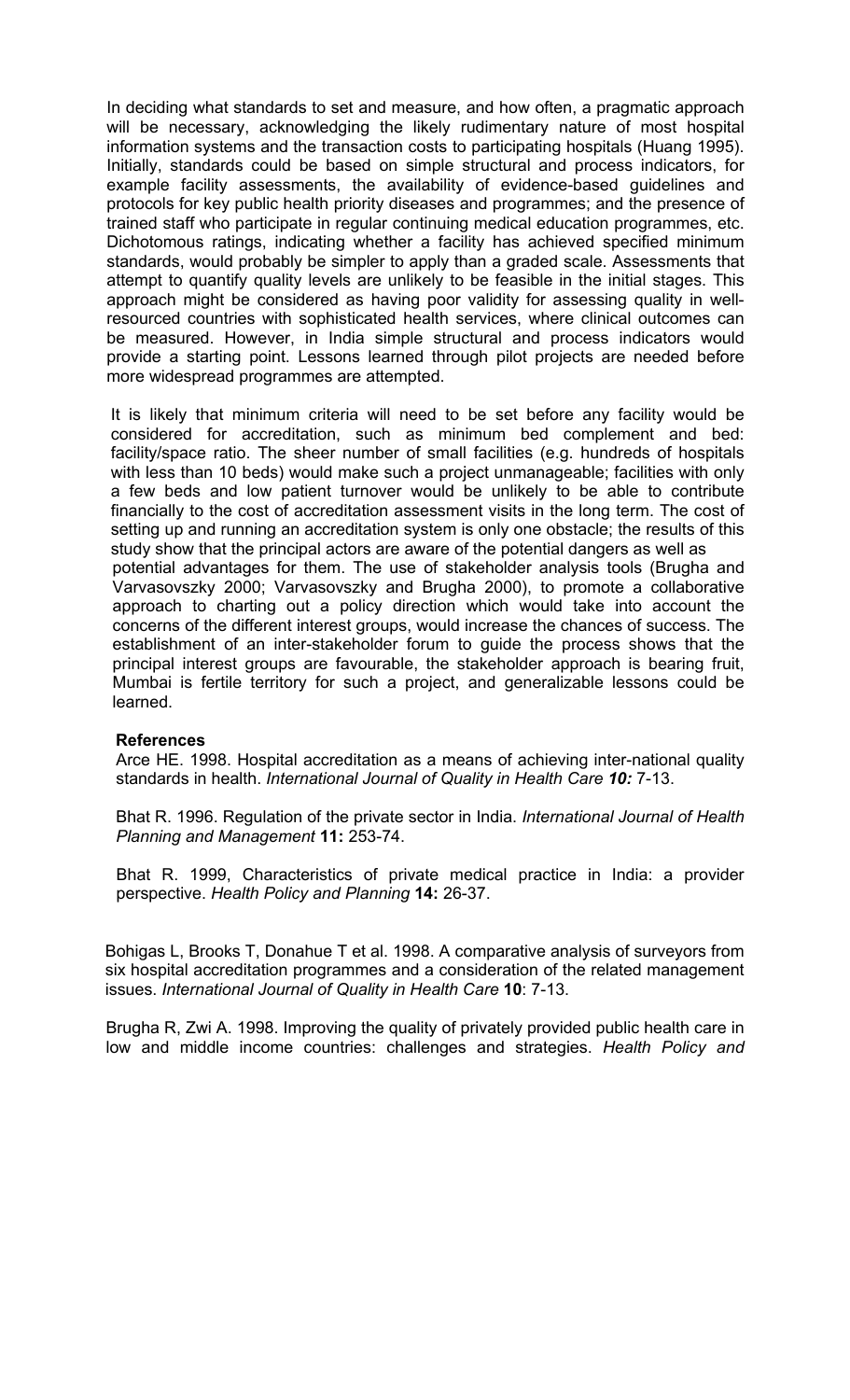*Planning* **13:** 107-20.

Brugha R, Varvasovszky Z. 2000. Stakeholder analysis: a review *Health Policy and Planning* **15***:* 239-246.

Collopy BT. 1995. Extending facility accreditation to the evaluation of care: the Australian experience. *International Journal of Health Planning and Management* **10:**223-9,

Duggal R, with Amin S. 1989. *Cost of health care. Survey of an Indian district.* Bombay: Foundation for Research in Community Health.

*Economic Times.* 1997. 'Health insurance opened up'. March 1, Mumbai, India.

George A, Shah I, Nandraj S. 1993. *A study of household health expenditure in Madhya Pradesh.* Bombay: Foundation for Research in Community Health.

Government of Maharashtra, 1949. *The Bombay Nursing Home Registration Act 1949.* Bombay: Law and Judiciary department, Mantralaya.

Heidemann E. 1995. Client-centred accreditation. *International Journal of Health Planning and Management* **10:** 209-22.

Huang P. 1995. An overview of hospital accreditation in Taiwan, Republic of China. *International Journal of Health Planning and Management* **10:**183-91.

Jesani A. 1996. *Laws and health care providers.* Mumbai, India: Centre for Enquiry into Health and Allied Themes.

Kannan KP, Thankappan KR, Raman Kutty V, Aravindan KP. 1991. *Health and development in rural Kerala.* Thiruvananthapuram, India: Kerala Shastriya Sahitya Parishad.

Lewis CE. 1984. 'Hospital accreditation', in *New Zealand Hospital,* September 15-17.

Nandraj S. 1994. 'Beyond law and the lord: quality of private health care', in *Economic and Political Weekly* **29:** 1680-5. Bombay, July 2.

Nandraj S, Duggal R. 1996. *Physical standards in the private health sector, a case study of rural Maharashtra.* Mumbai, India: Centre for Enquiry into Health and Allied Themes.

NCAER. 1992. *Household survey of medical care.* New Delhi: National Council of Applied Economic Research.

NSSO (National Sample Survey Organization). 1989. *Morbidity and utilization of medical services,* 42nd Round, July 1986-June 1987, Report No 364. New Delhi: Dept of Statistics, Government of India.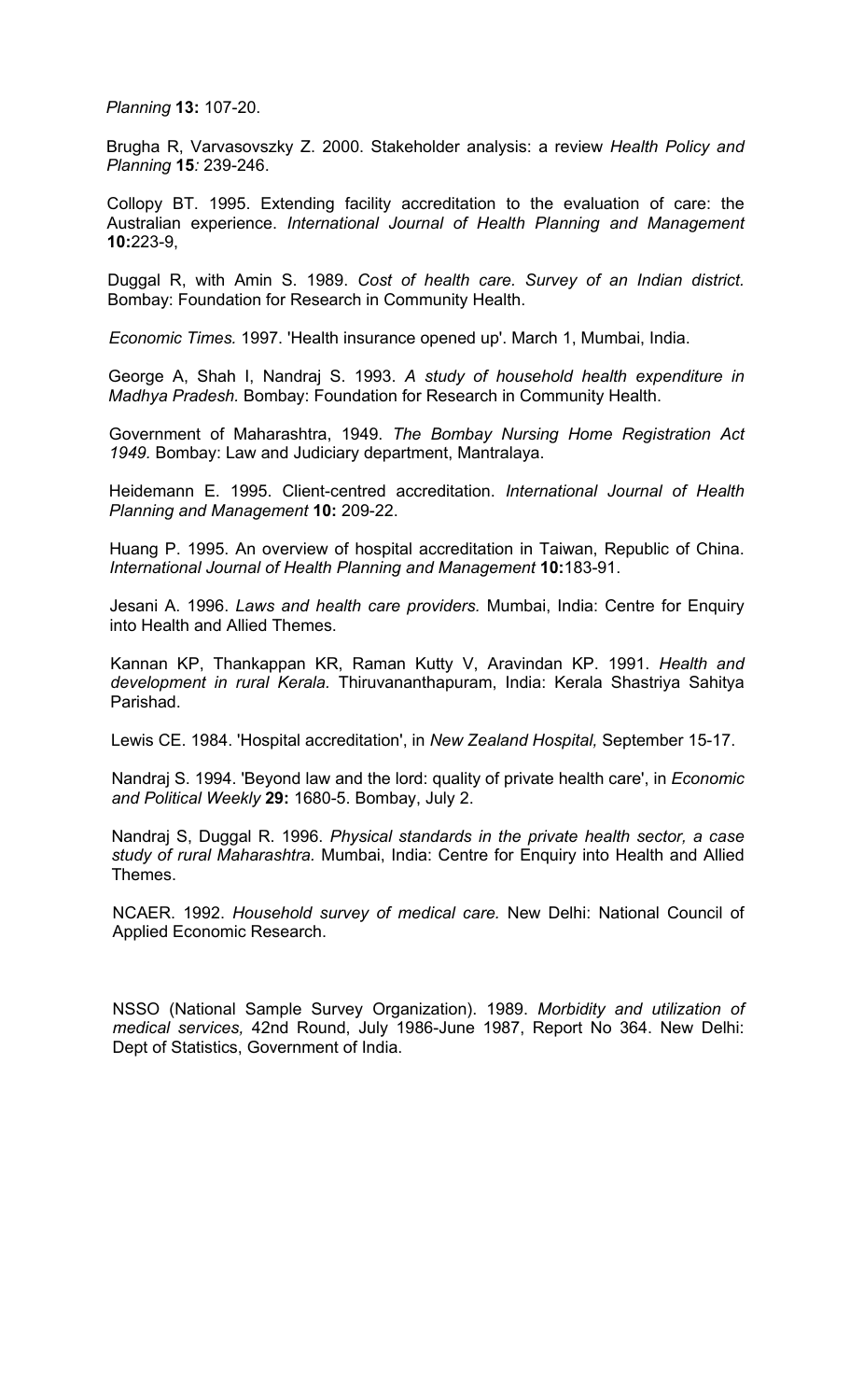Schyve P. 1995. Models for relating performance measurement and accreditation, i*nternational Journal of Health Planning and Management* **10:**231-41.

Schyve P. 1998. Accreditation and globalisation (editorial). *International Journal of Quality in Health Care* **10:** 467-8.

Scrivens E. 1995a. International trends in accreditation. *International Journal of Health Planning and Management* **10:** 165-81.

Scrivens E. 1995b. *Accreditation: protecting the professional or the consumer"* Buckingham, UK: Open University Press.

Scrivens E. 1996. Recent developments in accreditation. *International Journal for Quality in Health Care* 7: 427-33.

Scrivens E. 1998. Policy issues in accreditation. *International Journal of Quality in Health Care* **10:** 1-5.

Stephenson GW. 1981. The College's role in hospital standardization. *Bulletin of the* A*merican College of Surgeons* Feb, 17-29.

Uplekar M, Juvekar S, Morankar S, Rangan S, Nunn P. 1998. After health sector reform, whither lung health? *International Journal of Tuberculosis and Lung Disease* 2*:*324-9.

Varvasovszky Z, Bnigha R. 2000. How to do a stakeholder analysis. *Health Policy and Planning 15:*338-45.

WHO. 1993. *The contemporary use of standards in health care.* Division of Strengthening of Health Services and District Health Systems Geneva' World Health 0rganization.

World Bank. 1993. *World Development Report 1993: Investing in health.* New York: Oxford University Press for the World Bank.

World Bank. 1995. *India: policy* an*d finance strategies for strengthening primary health care services.* Report *no* 13042-IN. South Asia Country Department II (India), Population & Human Resources Division. Washington DC: World Bank.

World Bank. 1997. *Sector strategy: Health, Nutrition and Population.* Washington DC; World Bank.

Yesudian CAK. 1994. Behaviour of the private health sector in the health market of Bombay. *Health Policy and Planning 9:*72-80.

## **Acknowledgements**

We thank all the stakeholders and consultants who participated in and contributed to the study. This study was conducted with funding and support from the UNDP/World Bank/WHO Special Programme for Research and Training in Tropical Diseases (TDR), World Health Organization, Geneva, using funds made available by the